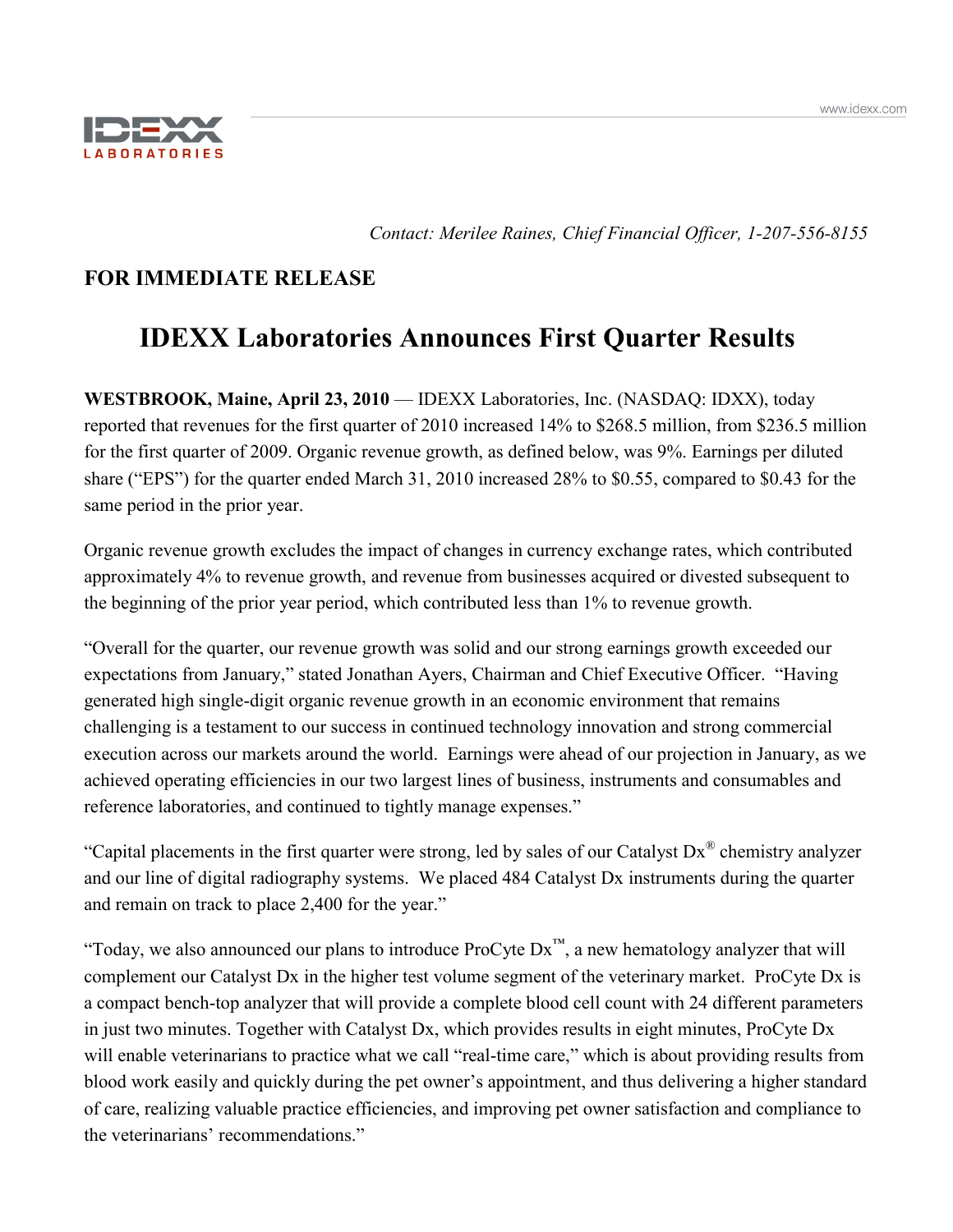IDEXX Announces First Quarter Results April 23, 2010 Page 2 of 11

"With over three years of development and 18 months of field trials in clinical settings and universities, the ProCyte Dx analyzer has surpassed our performance expectations in terms of speed, accuracy and reliability. Our comprehensive hematology offering now covers all segments of the in-house hematology market, with ProCyte meeting the needs of our higher volume customers, LaserCyte<sup>®</sup> providing the same complete menu of tests for mid- to smaller-sized accounts, and VetAutoread™ providing a basic CBC for lower volume customers, especially in international markets. ProCyte Dx will be show-cased at the American College of Veterinary Internal Medicine (ACVIM) meeting in June. We expect to begin taking orders this quarter and to commence shipments in Q3, which is consistent with our 2010 financial guidance as provided in January."

"The momentum in our business, as evidenced by our Q1 results, and our strategy of continually introducing innovations to our markets, exemplified by our new ProCyte Dx hematology analyzer, lead us to maintain our revenue outlook and increase our earnings guidance for 2010, despite additional currency headwinds caused by the recent strengthening of the U.S. dollar."

## **Revenue Performance**

Please refer to the table below entitled "Revenues and Revenue Growth Analysis by Product and Service Categories" in conjunction with the following discussion.

**Companion Animal Group**. Companion Animal Group ("CAG") revenues for the first quarter of 2010 were \$221.4 million compared to \$193.7 million for the first quarter of 2009. Changes in foreign currency exchange rates and revenues from a business acquired in the second half of 2009 contributed approximately 4% and 1%, respectively, to revenue growth. Organic growth of 10% was primarily the result of increased sales volume of IDEXX VetLab<sup>®</sup> instruments and consumables and laboratory diagnostic and consulting services. Organic growth in laboratory diagnostic and consulting services revenues also resulted from higher unit sales prices on reference laboratory tests.

**Water.** Water segment revenues for the first quarter of 2010 were \$17.9 million compared to \$15.9 million for the first quarter of 2009. Changes in foreign currency exchange rates contributed approximately 5% to revenue growth. Organic revenue growth of 8% was the result of higher Colilert<sup>®</sup> sales volume, partly offset by lower sales prices due, in part, to higher relative sales in geographies where products are sold at lower unit sales prices.

**Production Animal Segment.** Production Animal Segment ("PAS") revenues for the first quarter of 2010 were \$19.9 million compared to \$18.3 million for the first quarter of 2009. Changes in foreign currency exchange rates contributed approximately 5% to revenue growth. Organic revenue growth of 5% was the result of higher sales volume of certain bovine tests, partly offset by lower average unit sales prices.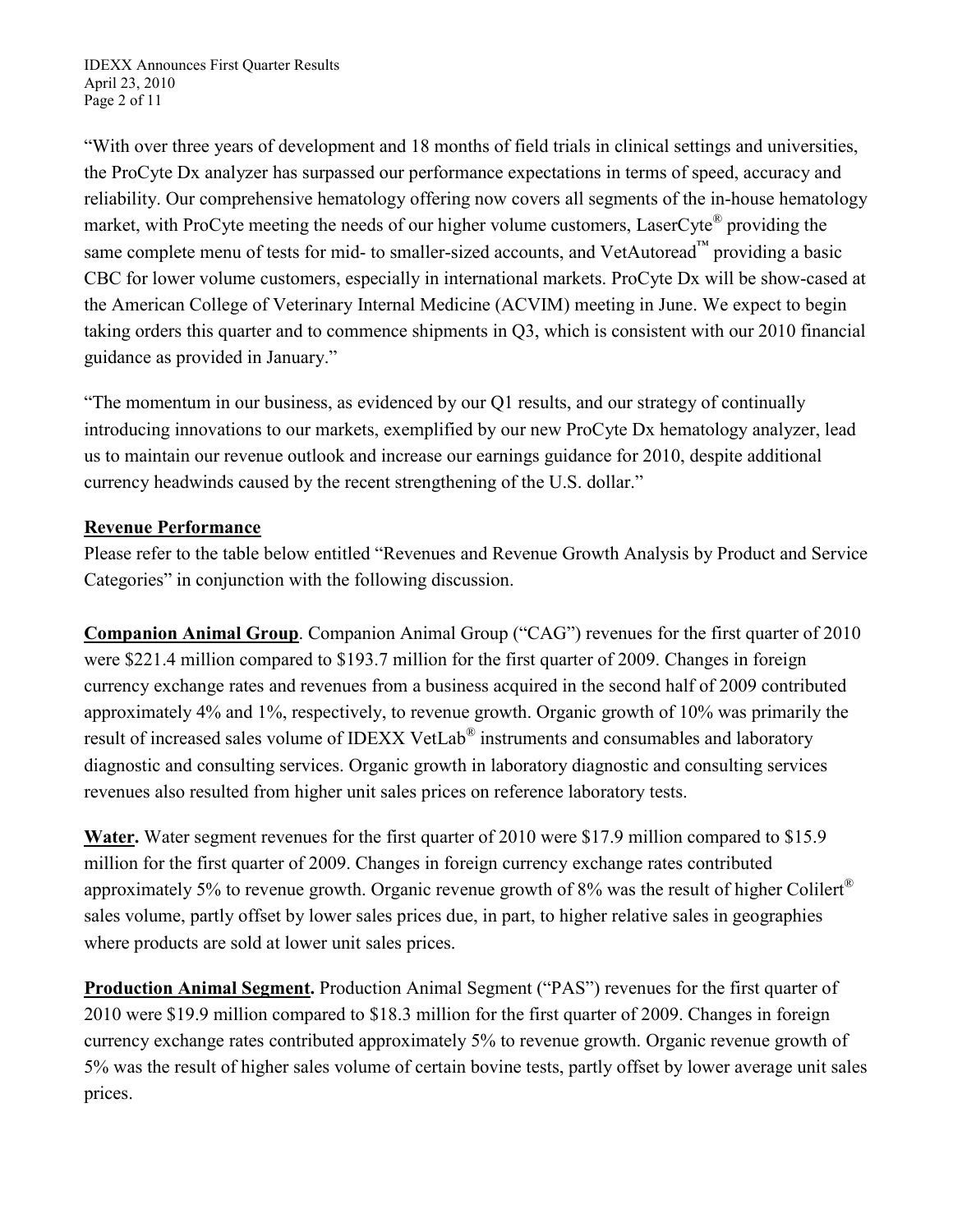IDEXX Announces First Quarter Results April 23, 2010 Page 3 of 11

## **Additional Operating Results for the First Quarter**

Gross profit for the first quarter of 2010 increased \$17.9 million, or 14%, to \$142.4 million from \$124.4 million for the first quarter of 2009. As a percentage of total revenue, gross profit increased slightly to 53.0% due to the net result of several factors. The gross profit percentage was positively impacted by a reduction in overall spending on service and product manufacturing in our IDEXX VetLab® product line combined with a reduction in depreciation expense associated with certain IDEXX VetLab instruments that are under customer usage agreements. Productivity improvements and higher sales prices in our laboratory and consulting services business also contributed to the increase in gross profit percentage. These favorable effects were offset by the unfavorable impacts of the weaker U.S. dollar on foreign currency hedge contracts and foreign currency denominated expenses, net of the favorable impact on sales denominated in foreign currencies. Gross profit percentage also was unfavorably impacted by higher relative sales of lower margin instruments and reference laboratory services.

Research and development ("R&D") expense for the first quarter of 2010 was \$16.7 million, or 6.2% of revenue, compared to \$15.9 million, or 6.7% of revenue for the first quarter of 2009.

Selling, general and administrative ("SG&A") expense for the first quarter of 2010 was \$77.2 million, or 28.8% of revenue, compared to \$70.1 million, or 29.6% of revenue, for the first quarter of 2009. The increase in SG&A expense resulted primarily from higher personnel costs in selling, customer support and administrative functions, and the unfavorable impact of exchange rate changes on foreign currency denominated expenses.

## **Supplementary Analysis of Results**

The accompanying financial tables provide more information concerning our revenue and other operating results for the three months ended March 31, 2010.

## **Outlook for 2010**

The Company provides the following updated guidance for the full year of 2010. This guidance reflects an assumption that the value of the U.S. dollar relative to other currencies will remain at its current level for the balance of 2010. Fluctuations in foreign currency exchange rates from current levels could have a significant positive or negative impact on our actual results of operations in 2010.

• Revenues are expected to be \$1.1 to \$1.115 billion, which represents reported revenue growth of 7% to 8% and organic revenue growth of 6% to 7%. While reported revenue growth is unchanged from previous guidance provided in January 2010, a slight increase in organic revenue growth is offset by a decrease in the expected benefit provided by foreign currency exchange rate changes.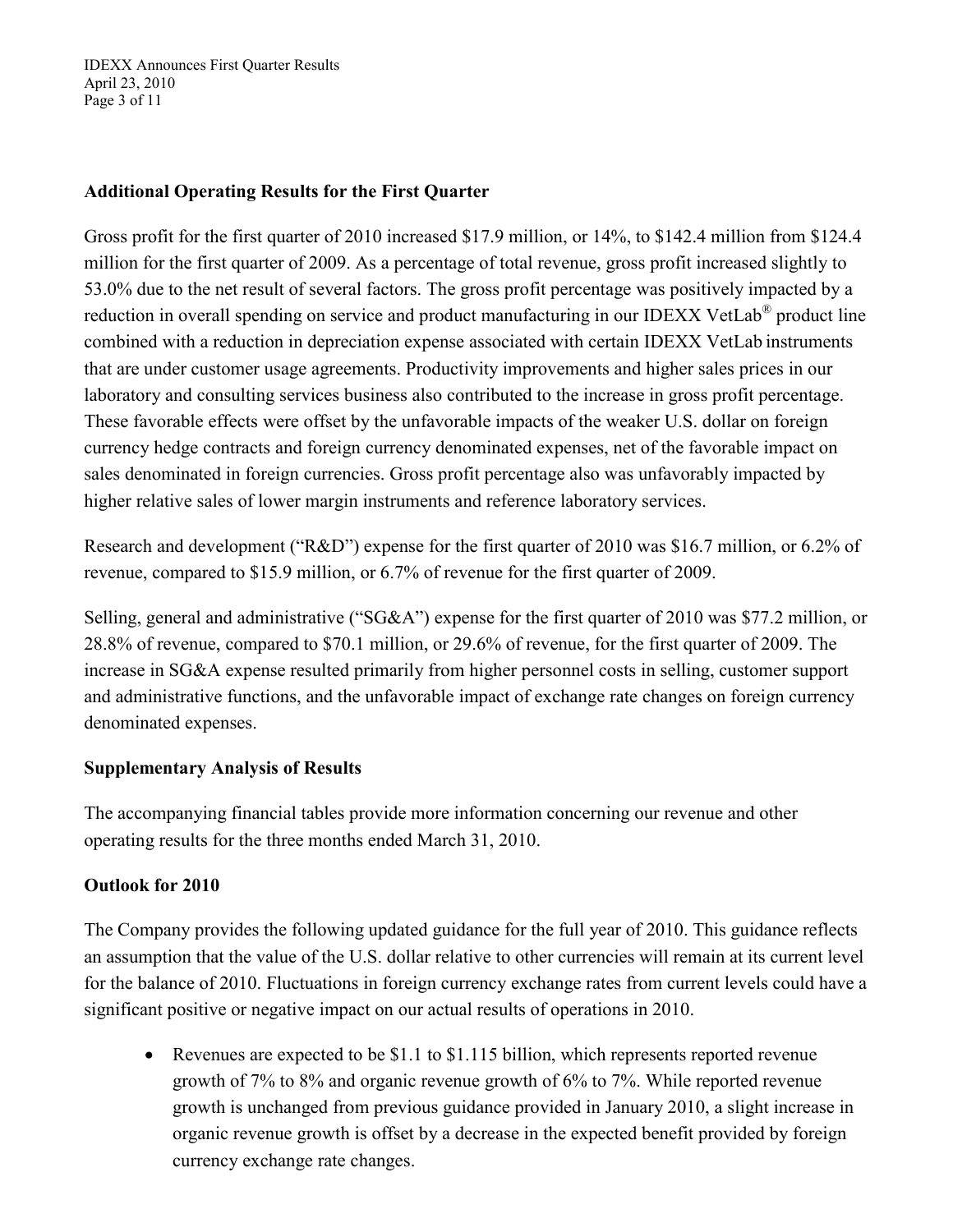- EPS are expected to be \$2.23 to \$2.28, an increase from our previous guidance of \$2.20 to \$2.25.
- Free cash flow is expected to be approximately 110% of net income, consistent with our previous guidance.

## **Conference Call and Webcast Information**

IDEXX Laboratories will be hosting a conference call today at 9:00 a.m. (eastern) to discuss its first quarter results. To participate in the conference call, dial 1-612-332-7514 or 1-800-553-0288 and reference confirmation code 154161. An audio replay will be available through April 30, 2010 by dialing 1-320-365-3844 and referencing replay code 154161.

The call will also be available via live or archived Webcast on the IDEXX Laboratories' web site at [www.idexx.com.](http://www.idexx.com/)

## **Annual Meeting**

IDEXX Laboratories, Inc. today announced that it will host a simultaneous Webcast of its Annual Meeting of Stockholders, to be held on Wednesday, May 5, 2010, at 10:00 a.m. (eastern) at the Portland Marriott at Sable Oaks in South Portland, Maine.

Chairman and CEO, Jonathan Ayers will chair the meeting. Investors may listen to the Annual Meeting and view a presentation live via a link on the Company's web site, www.idexx.com. An archived edition of the meeting will be available after 1:00 p.m. (eastern) on that day via the same link.

## **About IDEXX Laboratories**

IDEXX Laboratories, Inc. is a leader in pet healthcare innovation, serving practicing veterinarians around the world with a broad range of diagnostic and information technology-based products and services. IDEXX products enhance the ability of veterinarians to provide advanced medical care, improve staff efficiency and to build more economically successful practices. IDEXX is also a worldwide leader in providing diagnostic tests and information for the production animal industry and tests for the quality and safety of water and milk. Headquartered in Maine, IDEXX Laboratories employs more than 4,800 people and offers products to customers in over 100 countries.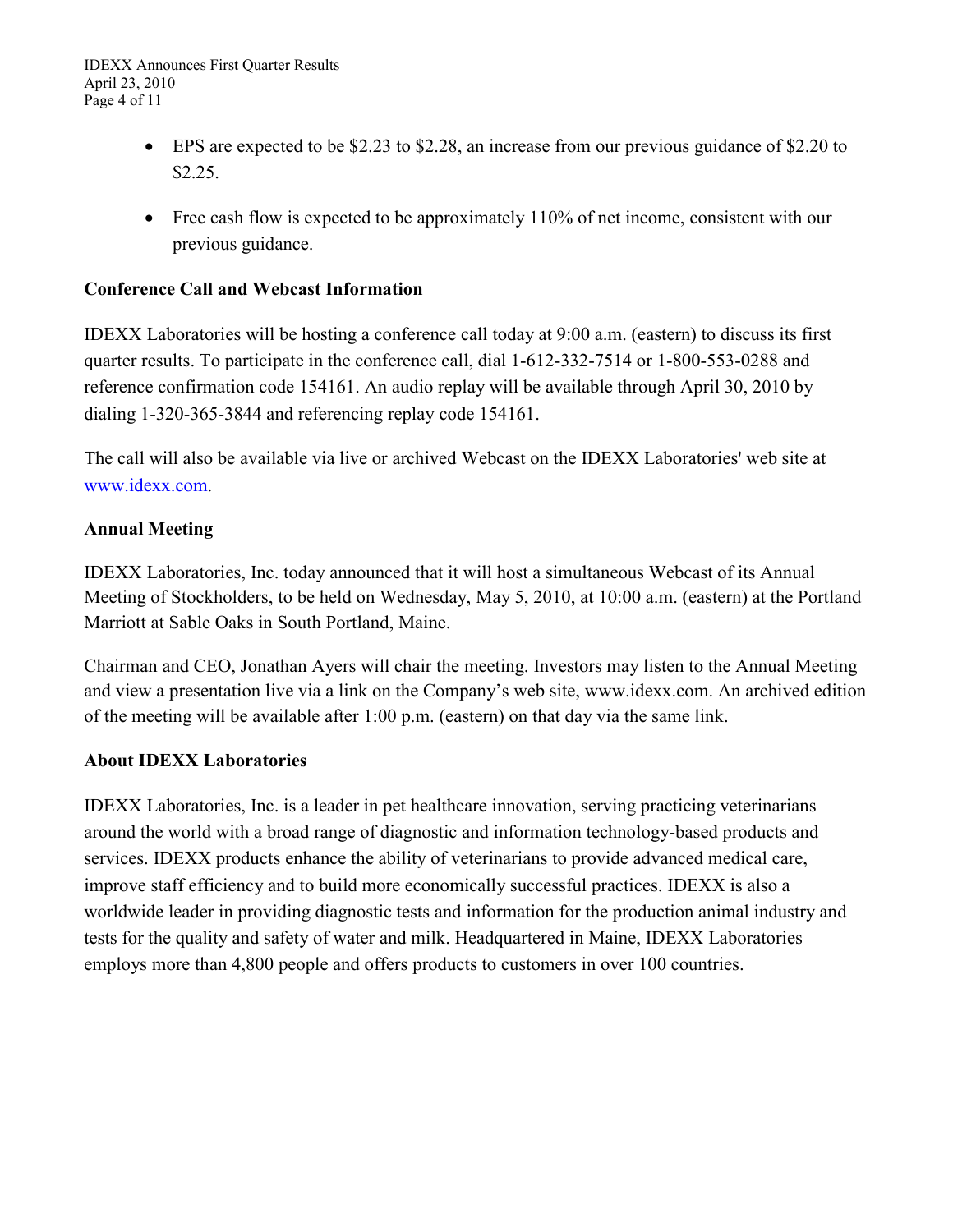### **Note Regarding Forward-Looking Statements**

*This press release contains statements about the Company's business prospects and estimates of the Company's financial results for future periods that are forward-looking statements as defined in the Private Securities Litigation Reform Act of 1995. These statements are based on management's expectations of future events as of the date of this press release, and the Company assumes no obligation to update any forward-looking statements as a result of new information or future events or developments. Actual results could differ materially from management's expectations. Factors that could cause or contribute to such differences include the following: the Company's ability to develop, manufacture, introduce and market new products and enhancements to existing products*; *the Company's ability to achieve economies of scale in its worldwide network of laboratories; the impact of a weak economy on demand for the Company's products and services; the effectiveness of the Company's sales and marketing activities; the Company's ability to identify acquisition opportunities, complete acquisitions and integrate acquired businesses; disruptions, shortages or pricing changes that affect the Company's purchases of products and materials from third parties, including from sole source suppliers; the Company's ability to manufacture complex biologic products; the impact of changes and disruptions in financial and currency markets; the effect of government regulation on the Company's business, including government decisions about whether and when to approve the Company's products and decisions regarding labeling, manufacturing and marketing products; the Company's ability to obtain patent and other intellectual property protection for its products, successfully enforce its intellectual property rights and defend itself against third party claims against the Company; the impact of distributor purchasing decisions on sales of the Company's products that are sold through distribution; the impact of competition, technological change, and veterinary hospital consolidation on the markets for the Company's products; changes or trends in veterinary medicine that affect the rate of use of the Company's products and services by veterinarians; the impact of the Company's inexperience in the human point-of-care market; the effects of operations outside the U.S., including from currency fluctuations, different regulatory, political and economic conditions, and different market conditions; the effects of interruptions to the Company's operations due to natural disasters or system failures; the loss of key employees; class action litigation due to stock price volatility; the effect on the Company's stock price if quarterly or annual operations results do not meet expectation of market analysts or investors in future periods; and potential exposures related to our worldwide provision for income taxes. A further description of these and other factors can be found in the Company's Annual Report on Form 10-K for the year ended December 31, 2009*, *in the section captioned "Risk Factors."*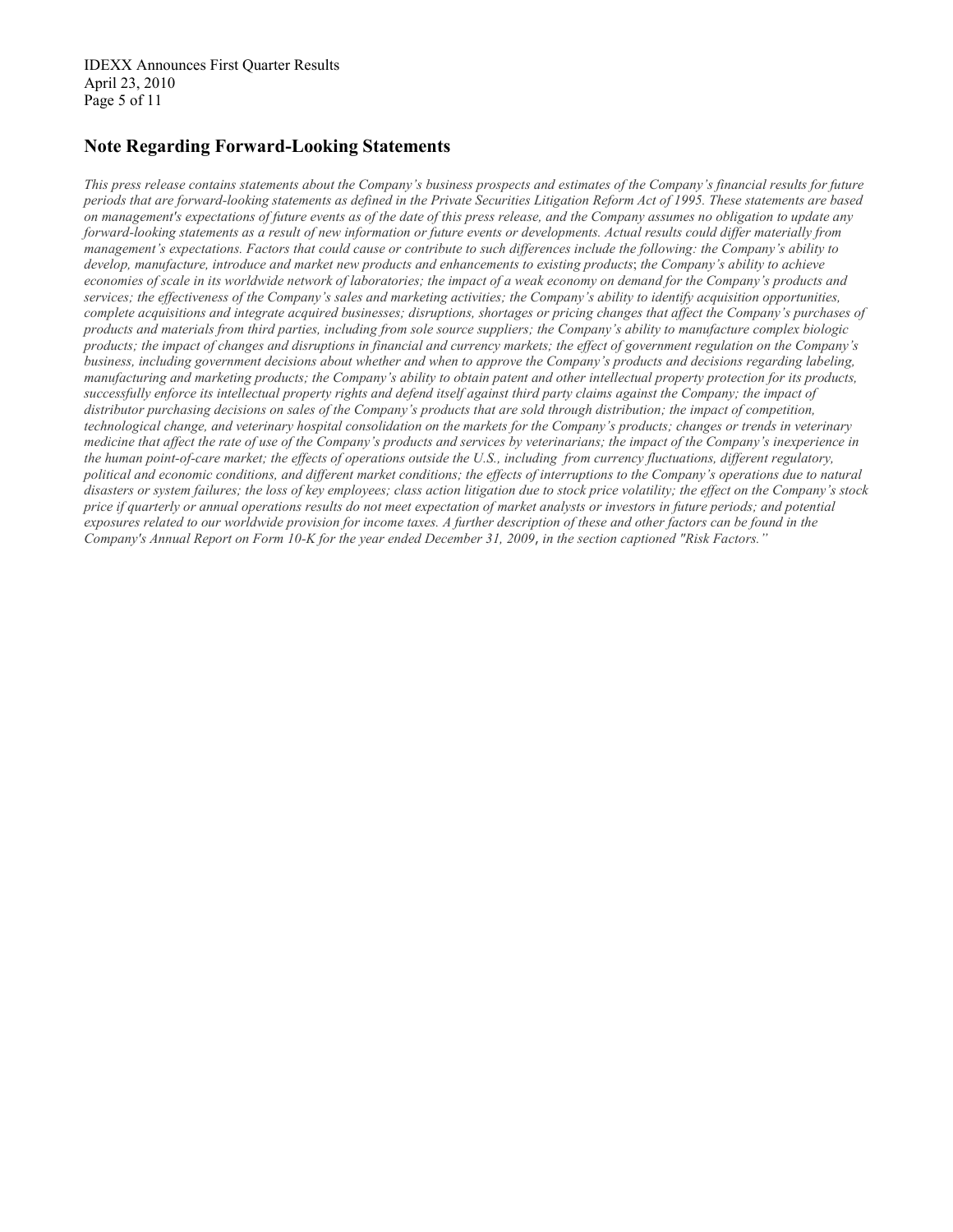#### **IDEXX Laboratories, Inc. and Subsidiaries**

**Consolidated Statement of Operations**

*Amounts in thousands except per share data (Unaudited)*

|                     |                                                     | <b>Three Months Ended</b> |             |           |  |  |
|---------------------|-----------------------------------------------------|---------------------------|-------------|-----------|--|--|
|                     |                                                     | March 31,                 |             | March 31, |  |  |
|                     |                                                     | 2010                      |             | 2009      |  |  |
| <b>Revenue:</b>     | Revenue                                             | \$<br>268,525             | \$          | 236,455   |  |  |
| <b>Expenses and</b> |                                                     |                           |             |           |  |  |
| Income:             | Cost of revenue                                     | 126,164                   |             | 112,022   |  |  |
|                     | Gross profit                                        | 142,361                   |             | 124,433   |  |  |
|                     | Sales and marketing                                 | 44,416                    |             | 40,985    |  |  |
|                     | General and administrative                          | 32,808                    |             | 29,068    |  |  |
|                     | Research and development                            | 16,709                    |             | 15,939    |  |  |
|                     | Income from operations                              | 48,428                    |             | 38,441    |  |  |
|                     | Interest expense, net                               | 312                       |             | 396       |  |  |
|                     | Income before provision for income taxes            | 48,116                    |             | 38,045    |  |  |
|                     | Provision for income taxes                          | 15,088                    |             | 11,974    |  |  |
| <b>Net Income:</b>  | Net income                                          | \$<br>33,028              | \$          | 26,071    |  |  |
|                     | Less: Net income attributable to noncontrolling     |                           |             |           |  |  |
|                     | interest                                            | $\overline{2}$            |             |           |  |  |
|                     | Net income attributable to IDEXX Laboratories, Inc. |                           |             |           |  |  |
|                     | stockholders                                        | \$<br>33,026              | \$          | 26,071    |  |  |
|                     | Earnings per share: Basic                           | \$<br>0.57                | \$          | 0.44      |  |  |
|                     | Earnings per share: Diluted                         | \$<br>0.55                | $\mathbf S$ | 0.43      |  |  |
|                     | Shares outstanding: Basic                           | 58,033                    |             | 59,172    |  |  |
|                     | Shares outstanding: Diluted                         | 60,029                    |             | 60,606    |  |  |

## **IDEXX Laboratories, Inc. and Subsidiaries**

**Key Operating Information** *(Unaudited)*

|                      |                                             | <b>Three Months Ended</b> |              |  |  |  |
|----------------------|---------------------------------------------|---------------------------|--------------|--|--|--|
|                      |                                             | March 31.                 | March 31,    |  |  |  |
|                      |                                             | 2010                      | 2009         |  |  |  |
| <b>Key Operating</b> | Gross profit                                | 53.0%                     | 52.6%        |  |  |  |
| Ratios (as a         | Sales, marketing, general and               |                           |              |  |  |  |
| percentage of        | administrative expense                      | 28.8%                     | 29.6%        |  |  |  |
| revenue):            | Research and development expense            | $6.2\%$                   | 6.7%         |  |  |  |
|                      | Income from operations $^{(1)}$             | 18.0%                     | 16.3%        |  |  |  |
| <b>International</b> | International revenue <i>(in thousands)</i> | \$<br>108,659             | \$<br>90,412 |  |  |  |
| <b>Revenue:</b>      | International revenue as percentage of      |                           |              |  |  |  |
|                      | total revenue                               | 40.5%                     | 38.2%        |  |  |  |

(1) The sum of individual items may not equal the total due to rounding.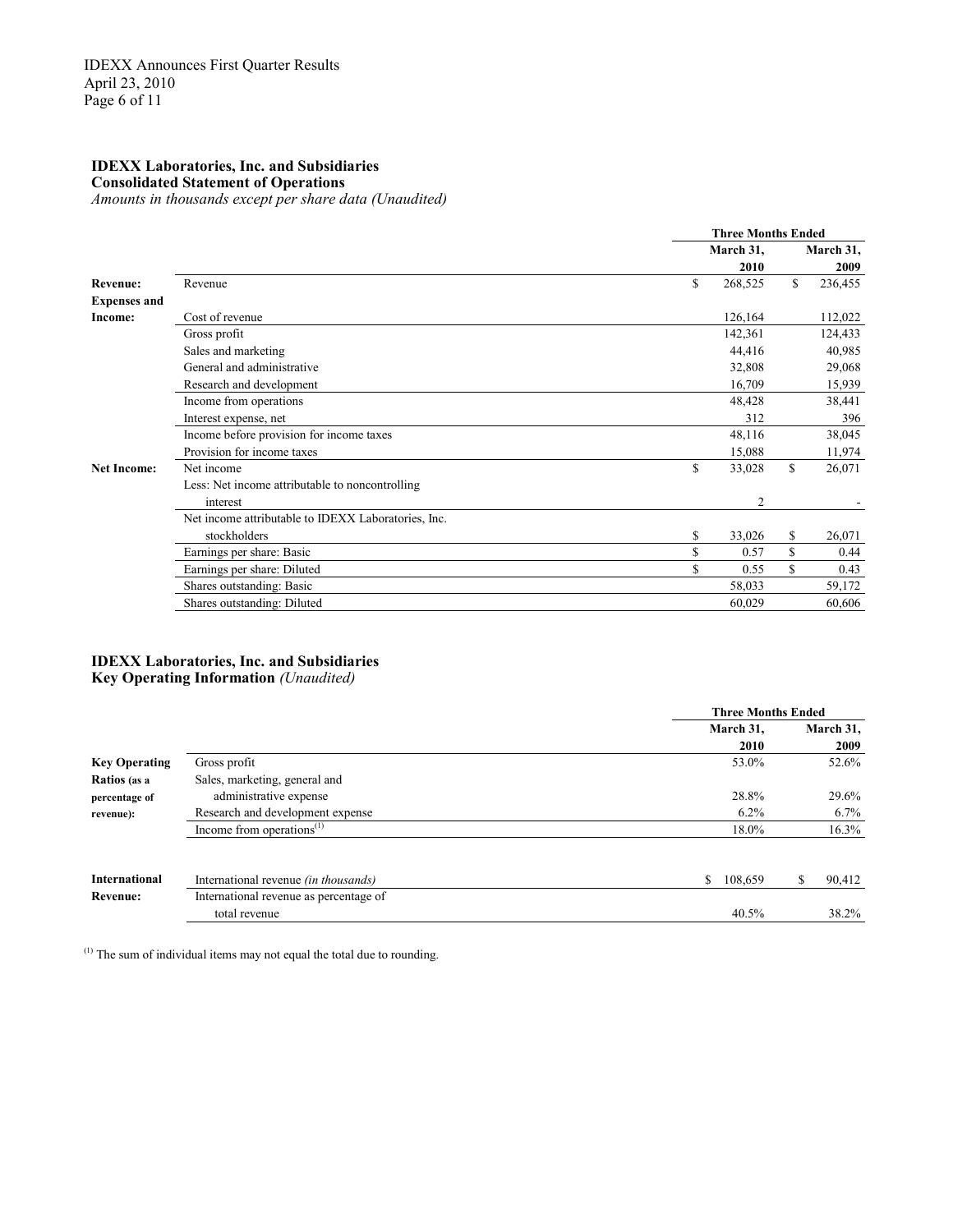IDEXX Announces First Quarter Results April 23, 2010 Page 7 of 11

#### **IDEXX Laboratories, Inc. and Subsidiaries**

**Segment Information**

*Amounts in thousands (Unaudited)*

|                      |             |              | <b>Three Months Ended</b> |              |           |
|----------------------|-------------|--------------|---------------------------|--------------|-----------|
|                      |             |              | March 31,                 |              | March 31, |
|                      |             |              | 2010                      |              | 2009      |
| Revenue:             | CAG         | \$           | 221,417                   | $\mathbb S$  | 193,692   |
|                      | Water       |              | 17,864                    |              | 15,851    |
|                      | PAS         |              | 19,941                    |              | 18,266    |
|                      | Other       |              | 9,303                     |              | 8,646     |
|                      | Total       |              | 268,525                   | \$           | 236,455   |
| <b>Gross Profit:</b> | CAG         | \$           | 113,330                   | \$           | 96,442    |
|                      | Water       |              | 11,214                    |              | 11,156    |
|                      | PAS         |              | 13,474                    |              | 13,108    |
|                      | Other       |              | 4,153                     |              | 3,548     |
|                      | Unallocated |              | 190                       |              | 179       |
|                      | Total       | \$           | 142,361                   | $\mathbb{S}$ | 124,433   |
| <b>Income from</b>   |             |              |                           |              |           |
| <b>Operations:</b>   | CAG         | $\mathbb{S}$ | 39,767                    | \$           | 29,079    |
|                      | Water       |              | 7,123                     |              | 7,312     |
|                      | PAS         |              | 4,734                     |              | 4,950     |
|                      | Other       |              | 260                       |              | 129       |
|                      | Unallocated |              | (3, 456)                  |              | (3,029)   |
|                      | Total       | $\mathbb S$  | 48,428                    | $\mathbb S$  | 38,441    |
| <b>Gross Profit</b>  |             |              |                           |              |           |
| (as a percentage     |             |              |                           |              |           |
| of revenue):         | CAG         |              | 51.2%                     |              | 49.8%     |
|                      | Water       |              | 62.8%                     |              | 70.4%     |
|                      | PAS         |              | 67.6%                     |              | 71.8%     |
|                      | Other       |              | 44.6%                     |              | 41.0%     |
| <b>Income from</b>   |             |              |                           |              |           |
| <b>Operations</b>    |             |              |                           |              |           |
| (as a percentage     |             |              |                           |              |           |
| of revenue):         | CAG         |              | 18.0%                     |              | 15.0%     |
|                      | Water       |              | 39.9%                     |              | 46.1%     |
|                      | PAS         |              | 23.7%                     |              | 27.1%     |
|                      | Other       |              | 2.8%                      |              | 1.5%      |
|                      |             |              |                           |              |           |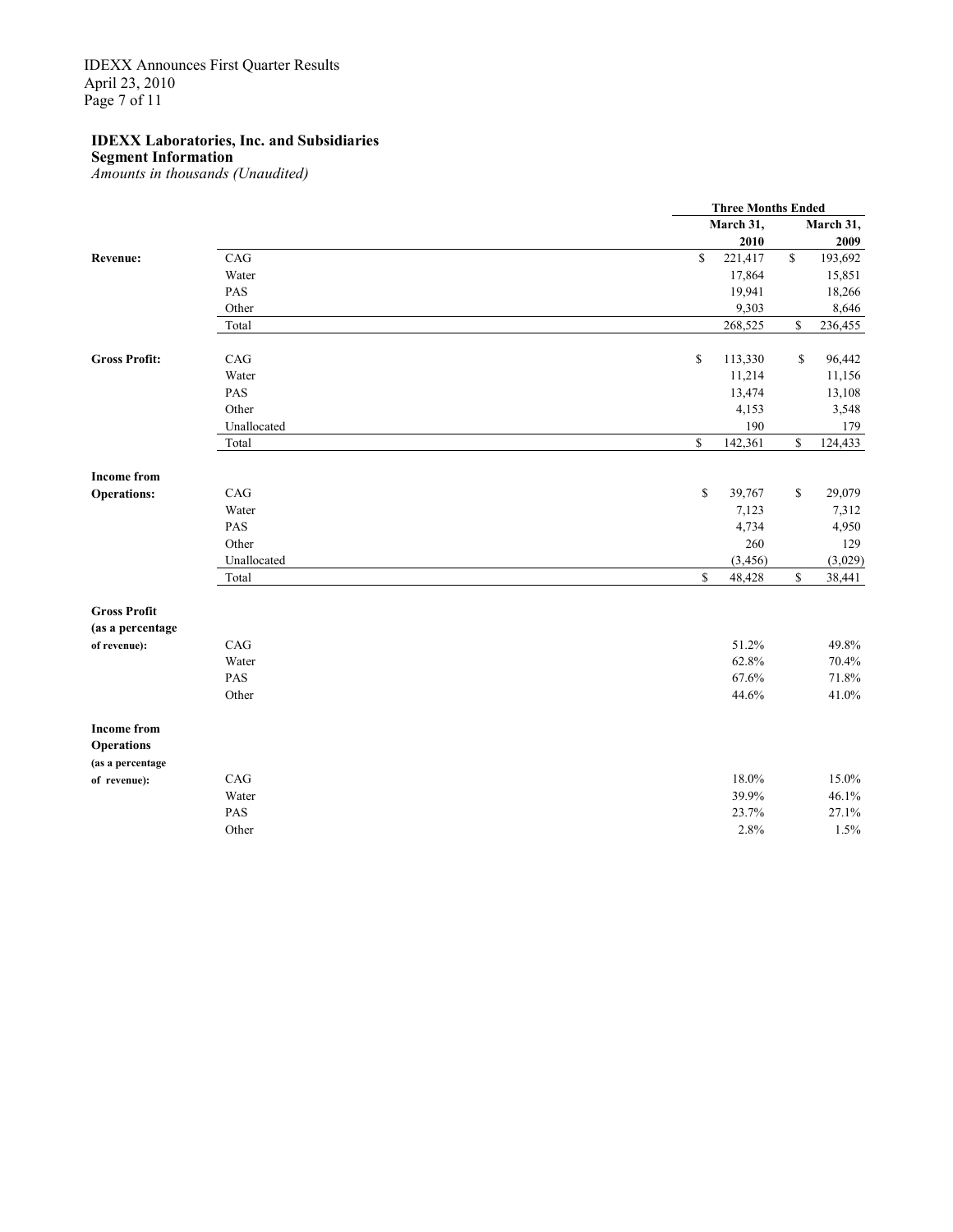#### **IDEXX Laboratories, Inc. and Subsidiaries Revenues and Revenue Growth Analysis by Product and Service Categories** *Amounts in thousands (Unaudited)*

**Three Months Ended**

| <b>Net Revenue</b> |    | March 31,<br>2010 |     | March 31.<br>2009 |    | <b>Dollar</b><br>Change | Percentage<br>Change | Percentage<br><b>Change from</b><br>Currence <sup>(1)</sup> | Percentage<br><b>Change from</b><br>Acquisitions/<br>Divestitures $(2)$ | <b>Change Net of</b><br>Acquisitions/<br><b>Divestitures</b><br>and Currency<br>Effect $(3)$ |
|--------------------|----|-------------------|-----|-------------------|----|-------------------------|----------------------|-------------------------------------------------------------|-------------------------------------------------------------------------|----------------------------------------------------------------------------------------------|
|                    |    |                   |     |                   |    |                         |                      |                                                             |                                                                         |                                                                                              |
| CAG                | S. | 221,417           | - S | 193,692           | -S | 27,725                  | 14.3%                | $3.6\%$                                                     | $0.8\%$                                                                 | $9.9\%$                                                                                      |
| Water              |    | 17,864            |     | 15,851            |    | 2,013                   | $12.7\%$             | $5.2\%$                                                     | $\overline{\phantom{a}}$                                                | $7.5\%$                                                                                      |
| <b>PAS</b>         |    | 19,941            |     | 18,266            |    | 1,675                   | $9.2\%$              | $4.7\%$                                                     | ۰                                                                       | $4.5\%$                                                                                      |
| Other              |    | 9.303             |     | 8,646             |    | 657                     | $7.6\%$              | $1.5\%$                                                     |                                                                         | $6.1\%$                                                                                      |
| Total              |    | 268,525           |     | 236,455           |    | 32,070                  | 13.6%                | $3.8\%$                                                     | $0.6\%$                                                                 | $9.2\%$                                                                                      |

**Percentage**

| <b>Three Months Ended</b>                               |    |                   |     |                   |     |                         |                      |                                                      |                                                                         |                                                                                                                     |
|---------------------------------------------------------|----|-------------------|-----|-------------------|-----|-------------------------|----------------------|------------------------------------------------------|-------------------------------------------------------------------------|---------------------------------------------------------------------------------------------------------------------|
| <b>Net CAG Revenue</b>                                  |    | March 31.<br>2010 |     | March 31.<br>2009 |     | <b>Dollar</b><br>Change | Percentage<br>Change | Percentage<br><b>Change from</b><br>$Curreney^{(1)}$ | Percentage<br><b>Change from</b><br>Acquisitions/<br>Divestitures $(2)$ | Percentage<br><b>Change Net of</b><br>Acquisitions/<br><b>Divestitures</b><br>and Currency<br>Effect <sup>(3)</sup> |
| Instruments and consumables                             | \$ | 83,382            | -S  | 72,235            | S   | 11,147                  | $15.4\%$             | $3.8\%$                                              |                                                                         | $11.6\%$                                                                                                            |
| Rapid assay products                                    |    | 39,443            |     | 37.677            |     | 1,766                   | $4.7\%$              | $1.3\%$                                              | -                                                                       | $3.4\%$                                                                                                             |
| Laboratory diagnostic and consulting<br>services        |    | 79,840            |     | 68,692            |     | 11,148                  | $16.2\%$             | $5.1\%$                                              | $2.1\%$                                                                 | $9.0\%$                                                                                                             |
| Practice information systems and<br>digital radiography |    | 18,752            |     | 15,034            |     | 3,718                   | 24.7%                | $1.9\%$                                              | $0.6\%$                                                                 | $22.2\%$                                                                                                            |
| Pharmaceutical products                                 |    |                   |     | 54                |     | (54)                    | $(100.0\%)$          | $\overline{\phantom{a}}$                             | $(100.0\%)$                                                             | ۰                                                                                                                   |
| Net CAG revenue                                         |    | 221.417           | \$. | 193,692           | \$. | 27,725                  | $14.3\%$             | $3.6\%$                                              | $0.8\%$                                                                 | $9.9\%$                                                                                                             |

 $^{(1)}$  Represents the percentage change in revenue attributed to the effect of changes in currency rates from the three months ended March 31, 2009 compared to the three months ended March 31, 2010.

<sup>(2)</sup> Represents the percentage change in revenue during the three months ended March 31, 2010 compared to the three months ended March 31, 2009 attributed to incremental revenues from businesses acquired or revenues lost from businesses divested or discontinued subsequent to December 31, 2008.

(3) Organic Growth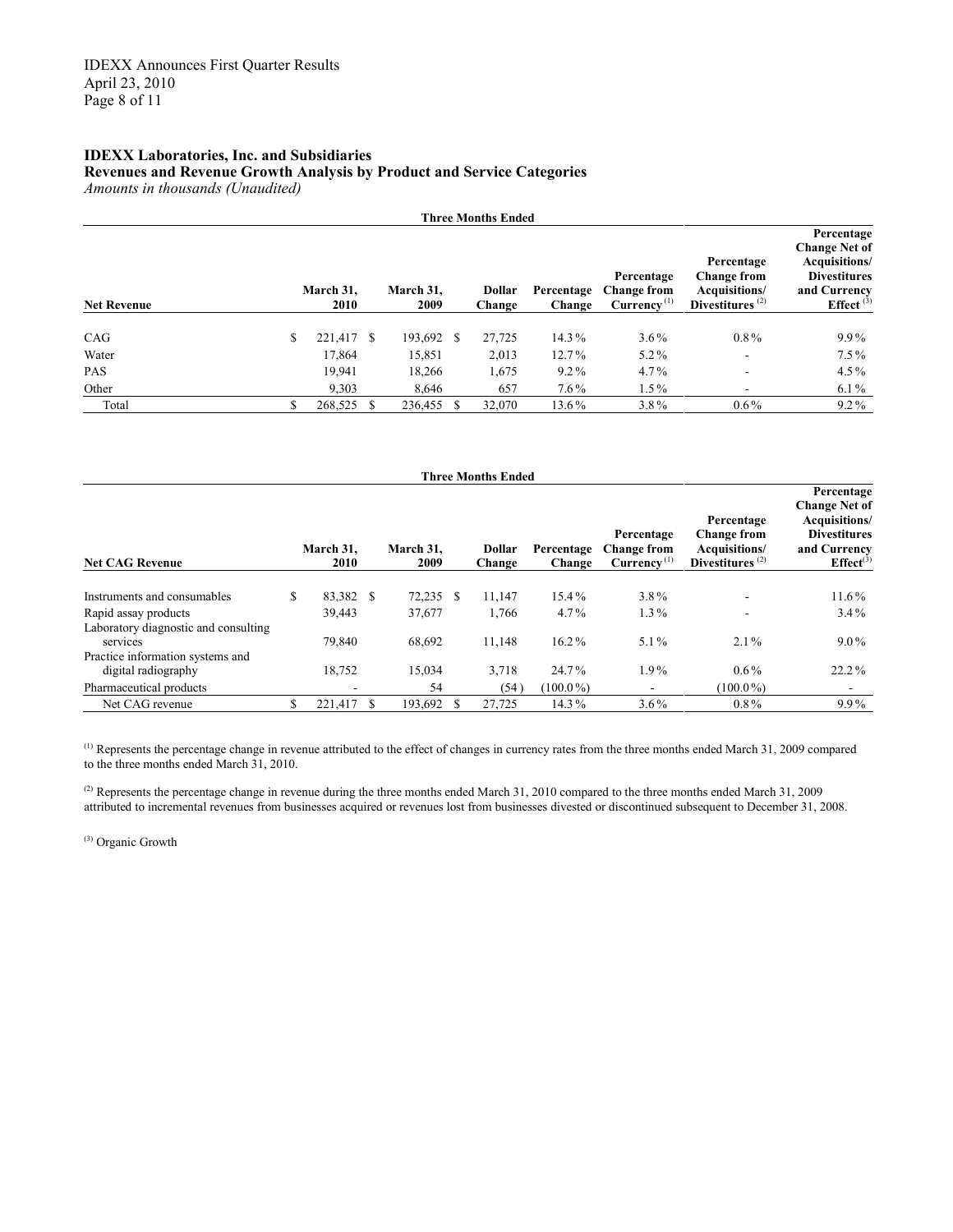#### **IDEXX Laboratories, Inc. and Subsidiaries**

**Consolidated Balance Sheet**

*Amounts in thousands (Unaudited)*

|                        |                                                     |    | March 31, |    | December 31, |  |  |
|------------------------|-----------------------------------------------------|----|-----------|----|--------------|--|--|
|                        |                                                     |    | 2010      |    | 2009         |  |  |
| Assets:                | <b>Current Assets:</b>                              |    |           |    |              |  |  |
|                        | Cash and cash equivalents                           | \$ | 106,354   | S. | 106,728      |  |  |
|                        | Accounts receivable, net                            |    | 130.519   |    | 115,107      |  |  |
|                        | Inventories, net                                    |    | 122,384   |    | 110,425      |  |  |
|                        | Other current assets                                |    | 39,112    |    | 44,078       |  |  |
|                        | <b>Total current assets</b>                         |    | 398,369   |    | 376,338      |  |  |
|                        | Property and equipment, at cost                     |    | 349,875   |    | 346,592      |  |  |
|                        | Less: accumulated depreciation                      |    | 152,812   |    | 146,646      |  |  |
|                        | Property and equipment, net                         |    | 197,063   |    | 199,946      |  |  |
|                        | Other long-term assets, net                         |    | 228,852   |    | 232,243      |  |  |
|                        | <b>Total assets</b>                                 | \$ | 824,284   | \$ | 808,527      |  |  |
| <b>Liabilities and</b> |                                                     |    |           |    |              |  |  |
| Stockholders'          |                                                     |    |           |    |              |  |  |
| <b>Equity:</b>         | <b>Current Liabilities:</b>                         |    |           |    |              |  |  |
|                        | Accounts payable                                    | S  | 24,104    | S. | 19,133       |  |  |
|                        | Accrued liabilities                                 |    | 94,616    |    | 104,959      |  |  |
|                        | Debt                                                |    | 158,213   |    | 119,603      |  |  |
|                        | Deferred revenue                                    |    | 12,234    |    | 12,610       |  |  |
|                        | <b>Total current liabilities</b>                    |    | 289,167   |    | 256,305      |  |  |
|                        | Long-term debt, net of current portion              |    | 4.070     |    | 4,281        |  |  |
|                        | Other long-term liabilities                         |    | 33,915    |    | 33,362       |  |  |
|                        | <b>Total long-term liabilities</b>                  |    | 37,985    |    | 37,643       |  |  |
|                        |                                                     |    |           |    |              |  |  |
|                        | Total IDEXX Laboratories, Inc. stockholders' equity |    | 497,120   |    | 514,569      |  |  |
|                        | Noncontrolling interest                             |    | 12        |    | 10           |  |  |
|                        | Total stockholders' equity                          |    | 497,132   |    | 514,579      |  |  |
|                        | Total liabilities and stockholders' equity          | \$ | 824,284   | S  | 808,527      |  |  |

#### **IDEXX Laboratories, Inc. and Subsidiaries Key Balance Sheet Information** *(Unaudited)*

|                      |                        | March 31. | December 31, | September 30, | <b>June 30,</b> | March 31, |
|----------------------|------------------------|-----------|--------------|---------------|-----------------|-----------|
|                      |                        | 2010      | 2009         | 2009          | 2009            | 2009      |
| <b>Key</b>           |                        |           |              |               |                 |           |
| <b>Balance Sheet</b> | Days sales outstanding | 41.7      | 38.9         | 41.2          | 40.2            | 43.8      |
| Information:         | Inventory turns        | 2.0       | ıο           | 1.8           | 1.8             | 1.8       |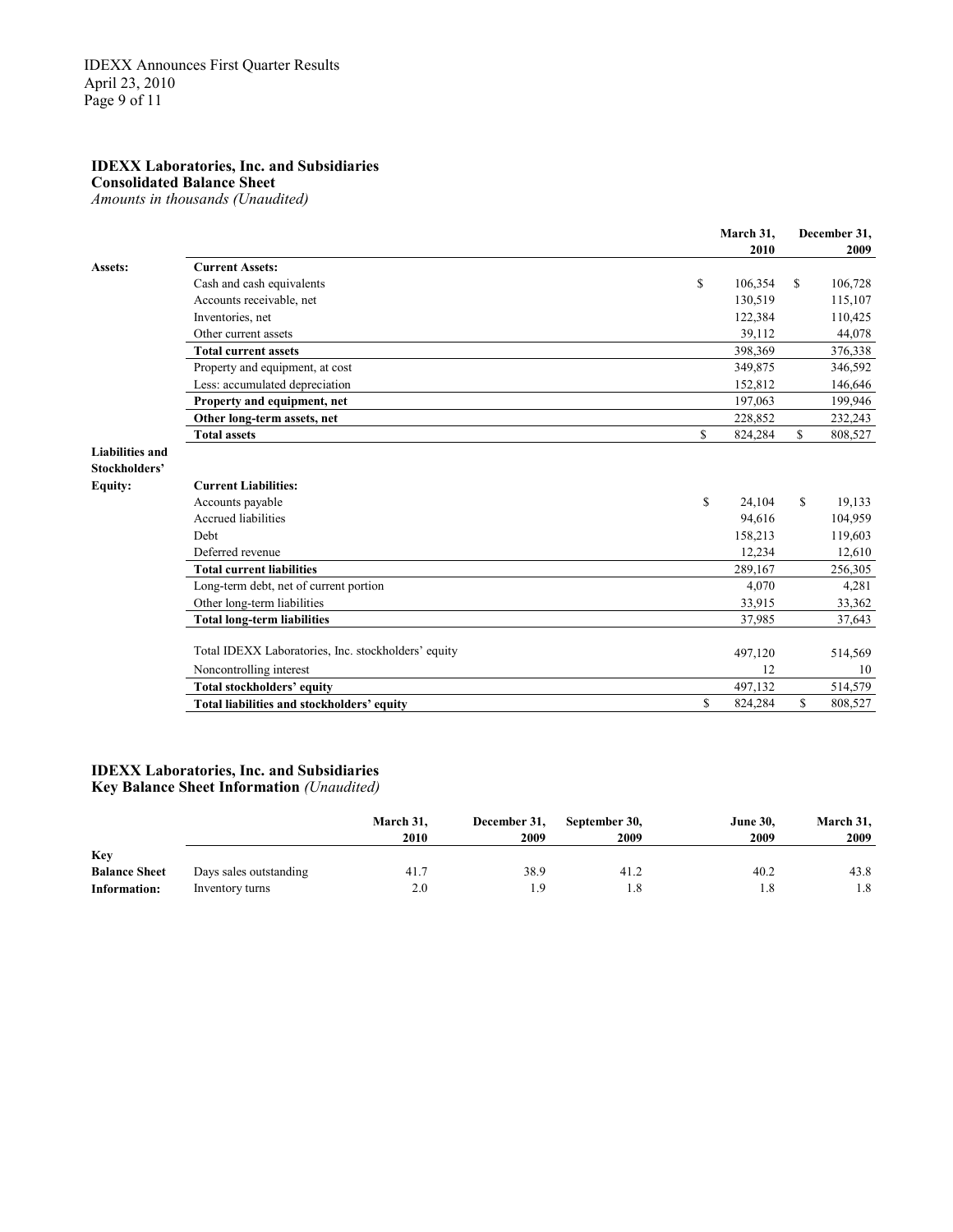#### **IDEXX Laboratories, Inc. and Subsidiaries**

**Consolidated Statement of Cash Flows**

*Amounts in thousands (Unaudited)*

|                   |                                                                                  | <b>Three Months Ended</b> |           |     |           |
|-------------------|----------------------------------------------------------------------------------|---------------------------|-----------|-----|-----------|
|                   |                                                                                  |                           | March 31, |     | March 31, |
|                   |                                                                                  |                           | 2010      |     | 2009      |
| Operating:        | <b>Cash Flows from Operating Activities:</b>                                     |                           |           |     |           |
|                   | Net income                                                                       | \$                        | 33,028    | \$  | 26,071    |
|                   | Non-cash charges                                                                 |                           | 13,619    |     | 17,427    |
|                   | Changes in current assets and liabilities                                        |                           | (27, 442) |     | (30, 874) |
|                   | Net cash provided by operating activities                                        | \$                        | 19,205    | S   | 12,624    |
| <b>Investing:</b> | <b>Cash Flows from Investing Activities:</b>                                     |                           |           |     |           |
|                   | Purchase of property and equipment                                               |                           | (7,789)   |     | (9,114)   |
|                   | Proceeds from disposition of pharmaceutical product lines                        |                           |           |     | 1,377     |
|                   | Proceeds from sale of property and equipment                                     |                           | 27        |     | 1,046     |
|                   | Acquisition of equipment leased to customers                                     |                           | (684)     |     | (188)     |
|                   | Acquisitions of intangible assets                                                |                           | (144)     |     |           |
|                   | Net cash used by investing activities                                            | \$                        | (8,590)   | \$  | (6, 879)  |
| <b>Financing:</b> | <b>Cash Flows from Financing Activities:</b>                                     |                           |           |     |           |
|                   | Borrowings on revolving credit facilities, net                                   |                           | 38,523    |     | 15,019    |
|                   | Payment of other notes payable                                                   |                           | (200)     |     | (190)     |
|                   | Purchase of treasury stock                                                       |                           | (57, 728) |     | (14,986)  |
|                   | Proceeds from the exercise of stock options and employee stock purchase plans    |                           | 6,483     |     | 3,281     |
|                   | Tax benefit from exercise of stock options and vesting of restricted stock units |                           | 3,318     |     | 161       |
|                   | Net cash (used) provided by financing activities                                 | S                         | (9,604)   | \$. | 3,285     |
|                   | Net effect of changes in exchange rates on cash                                  |                           | (1.385)   |     | (1,603)   |
|                   | Net increase (decrease) in cash and cash equivalents                             |                           | (374)     |     | 7,427     |
|                   | Cash and cash equivalents, beginning of period                                   |                           | 106,728   |     | 78,868    |
|                   | Cash and cash equivalents, end of period                                         | \$                        | 106,354   | \$  | 86,295    |
|                   |                                                                                  |                           |           |     |           |

#### **IDEXX Laboratories, Inc. and Subsidiaries**

#### **Free Cash Flow**

*Amounts in thousands (Unaudited)*

|                  |                                                                                  | <b>Three Months Ended</b> |           |   |         |  |  |
|------------------|----------------------------------------------------------------------------------|---------------------------|-----------|---|---------|--|--|
|                  |                                                                                  |                           | March 31, |   |         |  |  |
|                  |                                                                                  |                           | 2010      |   | 2009    |  |  |
| <b>Free Cash</b> |                                                                                  |                           |           |   |         |  |  |
| <b>Flow:</b>     | Net cash provided by operating activities                                        | S                         | 19,205    | S | 12,624  |  |  |
|                  | Financing cash flows attributable to tax benefits from exercise of stock options |                           |           |   |         |  |  |
|                  | and vesting of restricted stock units                                            |                           | 3,318     |   | 161     |  |  |
|                  | Purchase of property and equipment                                               |                           | (7,789)   |   | (9,114) |  |  |
|                  | Acquisition of equipment leased to customers                                     |                           | (684)     |   | (188)   |  |  |
|                  | Free cash flow                                                                   |                           | 14.050    |   | 3,483   |  |  |

Free cash flow indicates the cash generated from operations and tax benefits attributable to stock option exercises, reduced by investments in fixed assets. We feel free cash flow is a useful measure because it indicates the cash the operations of the business are generating after appropriate reinvestment for recurring investments in fixed assets that are required to operate the business. We believe this is a common financial measure useful to further evaluate the results of operations.